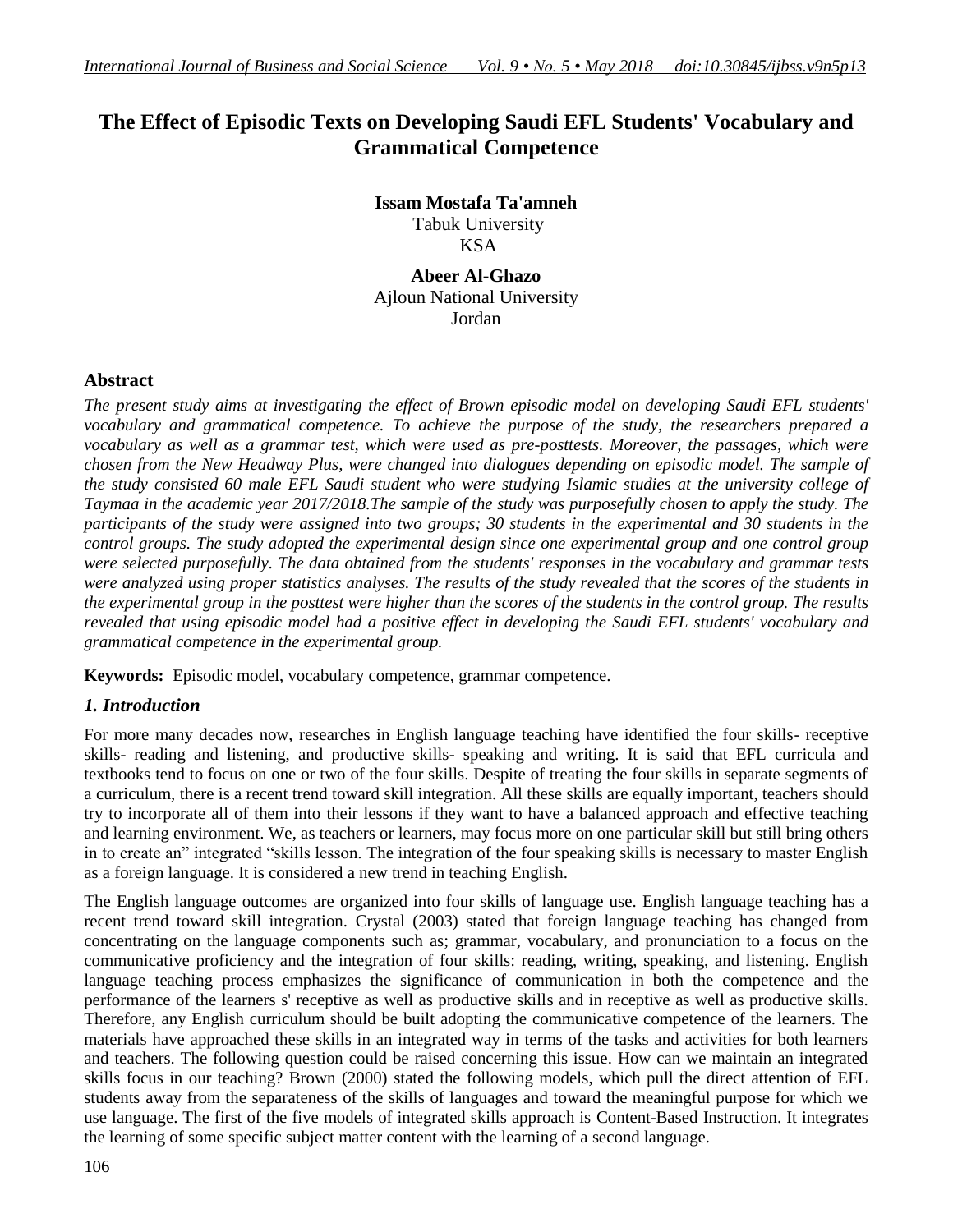It is dictated more by the nature of the subject matter than by language forms and sequences. "*Content-based teaching allows learners to acquire knowledge and skills that transcend all the bits and pieces of language that may occupy hours and days of analyzing in a traditional language classroom*" (p. 235).Content based teaching presents challenges to language teachers allowing for the complete integration of language skill. If a teacher plans a lesson about a particular topic, his/ her task becomes how best to present that topic in an appropriate way to make easy and interesting. In adopting such strategy, students will get the information in an appropriate way. The second model of integrated skills approach is Theme-Based Instruction. Theme-Based Instruction is not the same as content-based. The differences between them are related to strong and weak version of content-based teaching. In the strong version, the primary content-based purpose of a course is to instruct students in a subject-matter area, and language is of secondary interest. A weak version forms an equal value on content and language objectives. Whereas theme based instruction provides an alternative to what would otherwise be traditional language classes by structuring a course around themes or topics. There are some possible theme-based activities :(Brown 2000. p.237)

*1. Use environmental statistics and facts for classroom reading, writing, discussion, and debate*

- *2. Carry out research and writing projects.*
- *3. Have students create their own environmental awareness material.*
- *4. Arrange field trips.*

#### *5. Conduct simulation games.*

The third model of integrated skills approach is Experiential Learning. It emphasizes on two principles: 1) One learns best by doing an active experimentation and 2) inductive learning by discovery activates strategies that enable students to take charge of their own learning processes. Experiential learning techniques tend to be learner-centered by nature. It tries to put an emphasis on the psychomotor aspects of language learning by involving learners in physical actions in which language is subsumed and reinforced. The fourth of the five models of integrated skills approach is task-Based Language Teaching. In task-based instruction, the priority is on the functional purposes for which language must be used. Skehann (1998, p.95) defined a task as "an activity in which meaning is primary, there is some communication problem to solve and the assessment of it is in term of outcome". The last model of integrated skills approach is the Episode Hypothesis. The episode hypothesis contributes or relates to integrated-skills teaching. Here are some possible ways: Stories or episodes challenge the teacher and textbook writer to present interesting, natural language.2- Episodes can be presented in either written or spoken form. 3- Episodes can provide the stimulus for spoken or written questions that students respond to, in turn, by speaking or writing.4- Students can be encouraged to write their own episodes, or to complete an episode whose resolution or climax is not presented.5- Those written episodes might then be dramatized in the classroom by the students.

One of the keys to the success of the method lay in the presentation of language in an easily followed story line. Oller (1983b, p. 12) indicated that "text will be easier to reproduce, understand, and recall, to the extent that it is structured episodically." He also stated that "texts ,oral or written forms of discourse, which are more episodically organized can be stored and recalled more easily than less episodically organized material" (p , 44). This means that students learn language better and easier if they are given more logical and structured sentences through story line instead of disconnected phrases. According to the students, it is very important to learn vocabulary and texts in context and simple dialogue. This dialogue should have logical structure and logical conclusion. Oller stated that students can follow the story line step by step and can recall its structure more easily because logic helps them, and they do not have to rely only on memory. Brown (1994), pointed out that story line" motivated to continue reading and to become more involved in the content than in the language (p. 227)". As a result, learners will have a clear picture of what will happen and they will remember the words, expressions, events, facts and grammatical forms easily. Oller in his hypothesis advocates that the use of story line and dialogue facilitate vocabulary teaching. Brown (1994) also stated that the internalization of vocabularies come from comprehension and production of these vocabularies within the context of surrounding discourse. By using this way, learners can associate and recall the words with a certain context more better than learning them with corresponding meaning. Moreover, with the help of logical dialogue and logical structure, grammatical competence will be improved and practiced; students will be able to better recall the grammatical points, which embedded in a story later.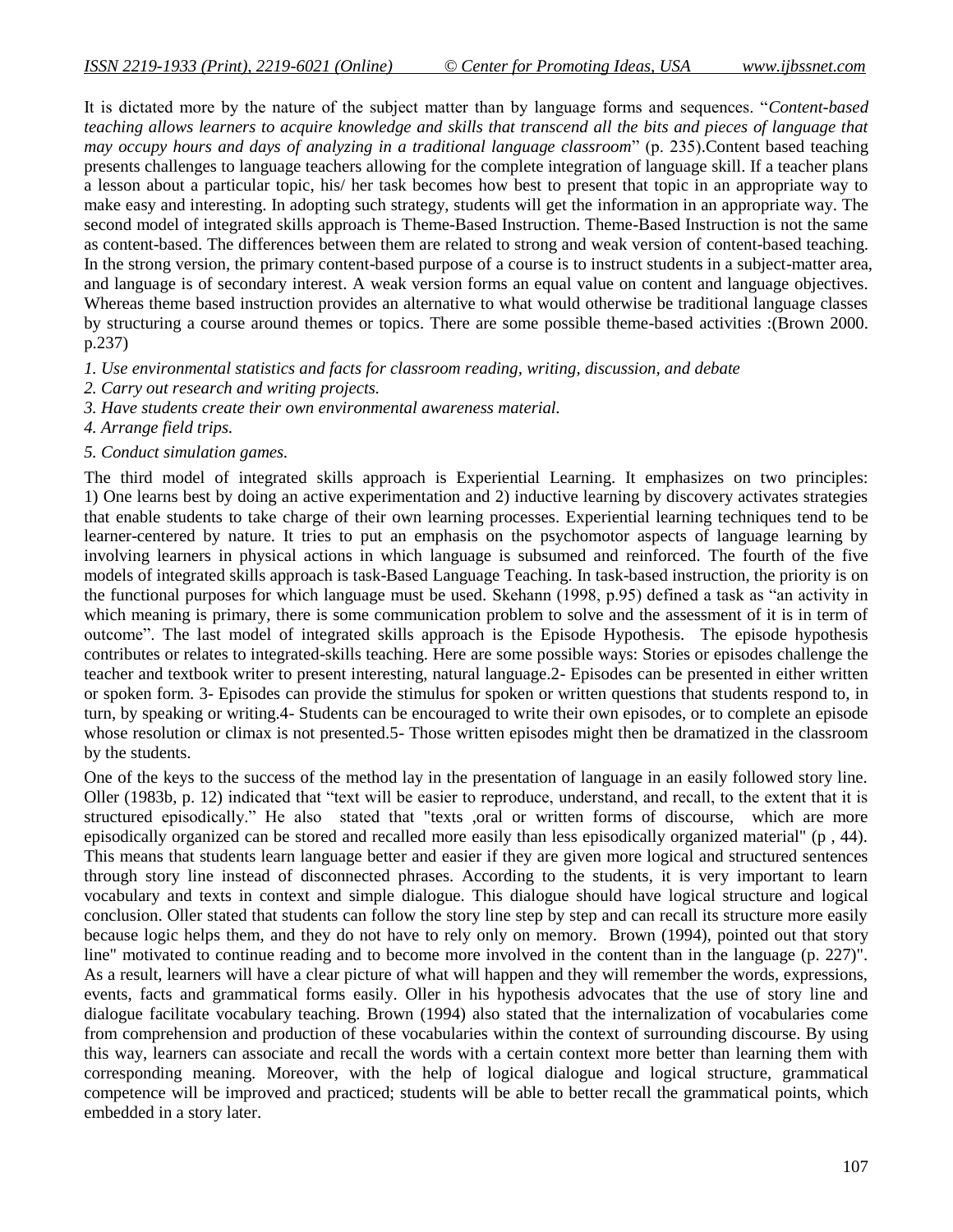Learners expand their vocabulary and grammatical competence when they are presented through episodically organized texts, because using dialogue process relies on both verbal and non-verbal communication that teachers can use visual aids such as flash cards, pictures, body language… etc. Many researchers assert on the idea that using dialogue and storytelling expand students' range of vocabularies and provide an encouraging framework for vocabulary learning. (Cooper, Collins, & Saxby, 1992; Elley, 1989).

In term of grammatical competence, episodic text through dialogue had served as a stepping-stone to the learning of grammatical and syntactic features. Using dialogue may help students make immediate application of grammatical concepts. Brown (2000) stated that grammar is contextualized in meaningful language use and communicative context. Consequently, grammar and vocabulary concepts should be given a lot of attention and concern to help the learners to improve their language competence inside the classroom and outside it. Students' lack of opportunities to communicate in English may be one of the obstacles that stand against the students' progress in learning English skills and grammatical features. Therefore, teachers are the key agents and figures that determine the students' success to learn English as a foreign language. Teachers can facilitate learning the vocabularies and grammar features when they use many meaningful and purposefully activities and strategies.

## *1. Literature Review*

In his instructional approach of contextualized storytelling, Cary (1998) tried to improve ESL learners' English acquisition in the U.S. The researcher used contextualized storytelling which is a multi-sensory approach; it relies upon both verbal and non-verbal communication in the story-telling process. This process uses visual aids, heavy props, proper prosodic delivery, rich body language and concrete referents for vocabulary. This (story-telling process) is different from traditional story where a folk art highlights the verbal performance of storytellers. Cary revealed that there are positive effects of this approach on improving speaking comprehension and retention of oral narratives by the ESL learners.

Dabbagh (2017) tried to evaluate the effect of dialogue journal writing on writing performance as well as its different sub-components, namely content, organization, vocabulary, language use, and mechanics. He selected 84 EFL intermediate learners as participants in this study. They were selected according to their performance on Oxford Quick Placement Test (2004) and divided randomly into experimental and control groups. To answer the questions of the study, the researchers used an achievement writing comprehension test as a pre-test and a posttest to the experimental and the control groups with some modification related to the methodology each group was taught accordingly. The learners in the control group took part in descriptive writing pre and post-tests only, while the learners in the experimental group were asked to write 3 journals a week for about 6 months in the period between the pre- and post-tests. The results revealed that there are significant difference between the experimental and control group regarding the overall writing performance.

Foroutan, et al Noordin, and Hamzah (2013a) investigated the effect of email dialogue journal writing in enhancing writing performance. The participants were divided into experimental and control group. While the control group was asked to write a paper and pencil version of writing, the experimental one was asked to write an email dialogue journal writing. The results revealed that the learners in the experimental performed better not only in overall writing but also the language use aspect than those in the control one. Ahmadian, et al (2014) investigated the effect of collaborative dialogue on vocabulary acquisition and retention of EFL learners. For that purpose, 64Iranian lower intermediate EFL learners were selected as the participants of the study. Oxford Placement Test. had confirmed them that they were homogeneous. They were divided into two collaborative and individual groups. The researchers developed six tasks then implemented at three stages of pre-task, during-task, and post-task. Vocabulary test in three occasions is constructed to compare the groups' performance and assess the students` comprehension. To achieve the purpose of the study, the scores of two groups were compared at the end of instruction period. The results revealed that the collaborative technique had significantly immediate and delayed effects on vocabulary acquisition and retention of the collaborative group. Based on the notion of Swains' collaborative dialogue (2005), Barbadian and Moezzy (2011) investigated the vocabulary acquisition. The participants of this research were 60 intermediate EFL learners. They were divided into control and experimental group. The participants taught a list of 30 words but in two different ways. While the participants in the experimental group were engaged in three tasks, the control one was given defining and memorizing the vocabularies tasks. For the purpose of the study, the scores of pre and post tests of control and experimental group were compared at the end of instruction period.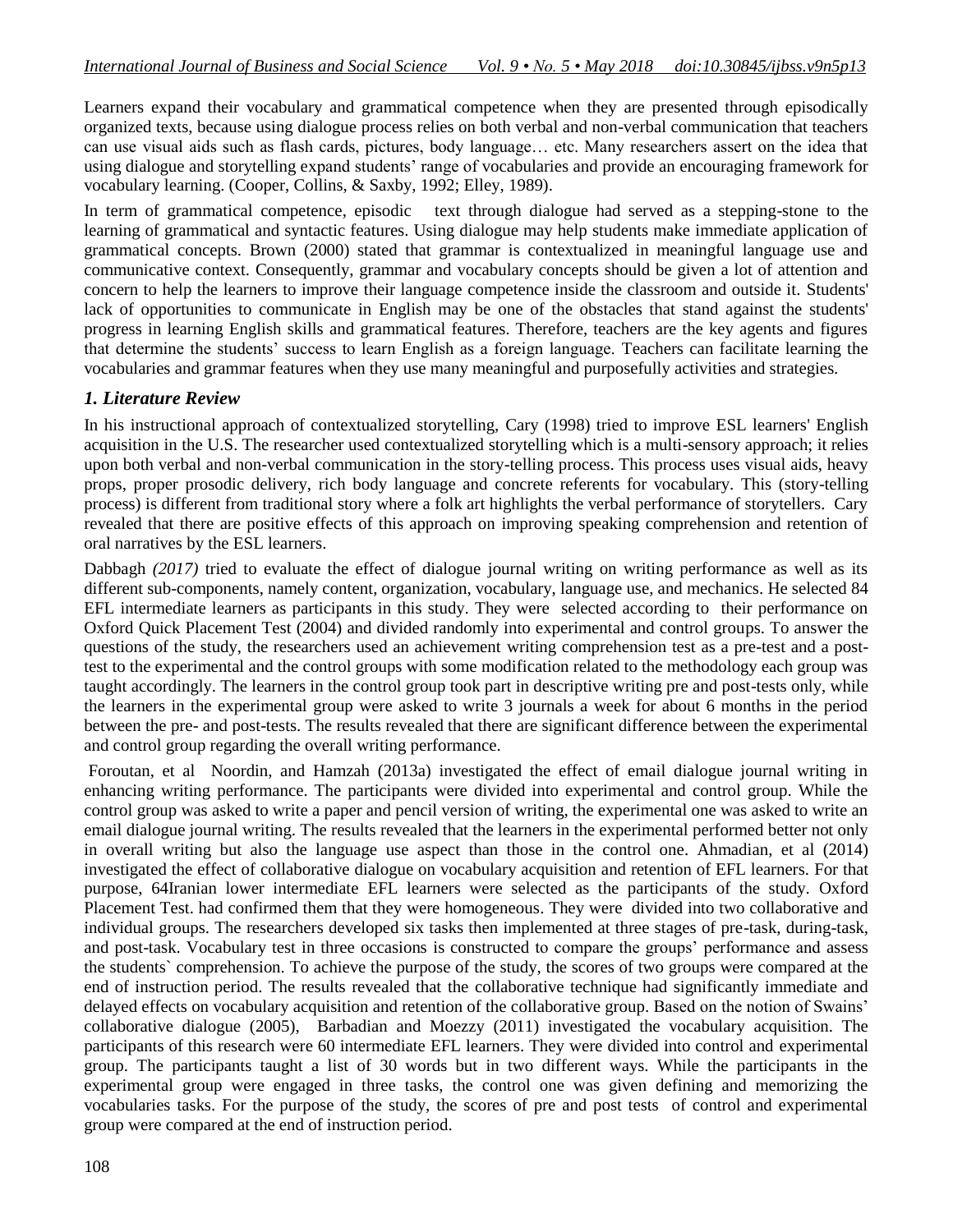The results revealed that the post-test scores of the experimental group were significantly higher than those of the control group. This means that the participants in the experimental group showed a significant improvement in vocabulary acquisition.

Rokni & Seifi (2013) investigated the effect of dialog journal writing on learners' development grammar*.* The sample of the study consisted of 68 students who were randomly chosen from Golestan University, Iran. The participants were assigned into two groups, the experimental group and the control group. The learners in the experimental group were instructed to write a journal every session, overall twelve journal entries during the treatment, while the control group did not receive any treatment. To answer the questions of the study, a test is used as a pre-test and a post-test to both; the experimental and the control group with some modification related to the way of treatment each group is taught accordingly. The findings revealed that journal writing had a significant positive effect on students' grammar knowledge and enhanced their confidence in writing.

Abdolmanafi-Rokni & Seifi (2013) examined the effect of dialog journal writing on Iranian EFL learners' vocabulary knowledge. They chose 46 EFL participants to participate in that study. They were divided into control group and experimental one. They had been confirmed that they were homogeneous group by a proficiency test and then pretested by a vocabulary test. To answer the questions of the study, the participants in the experimental group were asked to write dialog journals twice a week for twenty sessions. They wrote one at home and the other in the classroom. While the learners in other group receive a placebo. The results revealed that dialog journal writing had a significant effect on EFL learners' vocabulary knowledge, improved writing quality and fluency, reduced anxiety of writing, organized class activities and built community in the classroom. Adam, M (2013) tried to enhance EFL Learners' competence through short stories. In order to answer the questions of the study, the researcher used a questionnaire to collect the data and Achievement Test Reports. Eighty undergraduate students and with the assistance of ten English language teachers in four colleges participated in this study. The participants in the experimental group were taught the syllabus components for the semester directly or otherwise using the short story. The control group were taught using the prevalent pedagogy. The results revealed that the contextualized storytelling was found to be an effective intervention in reading comprehension for both proficient and less proficient students; and the less proficient students seemed to profit more from this approach.

Aziz & Magdalena (2016) investigated the opinions of scholars toward using dialogue journals to improve their writing skills of young learners. This study was conducted in the form of library research. To meet the aims of the study, the researchers analyzed various written resources such as relevant textbooks, online documents, journal articles, etc. The results show that the use of dialogue journals has improved the writing skills of young learners especially in terms of vocabulary and grammar.

#### *2. Purpose and Questions of the Study*

The main purpose of this study was to examine the effect of episodic texts on developing Saudi EFL students' vocabulary and grammatical competence.

To be more specific, the study aimed to answer the following main questions:

1-Is there any significant difference in the Saudi EFL students 'vocabulary competence between the control group and the experimental group due to Brown's episodic model?

2-Is there any significant difference in the Saudi EFL students' grammar competence between the control group and the experimental group due to Brown's episodic model?

#### *3. Statement of the Problem*

Mastering grammar as well as vocabulary is considered nowadays one of the basic requirements for EFL learners to learn English. The majority of the Arab students move from one academic stage into another with a shortage in the vocabulary store, which leads to a lot of learning difficulties. This fact stands against achieving any academic progress in their present as well as future academic progress. This fact reflects the students' bad and poor results when they are set to do some reading comprehension tests. Moreover, the lack of the students' vocabulary bank creates a lot of difficulties when they are asked to deal with some reading comprehensions. Vocabulary should be given a lot of attention because if the learner learns the structure and not the content, then he/she is expected to produce a meaningless utterance (Johnson 1977, p.1). Another problem is the fact that many students face a lot of grammar difficulties .The researchers believe that the shortage of learners' grammar knowledge results in bad unacceptable conversations especially when they are set for making interviews to get a job.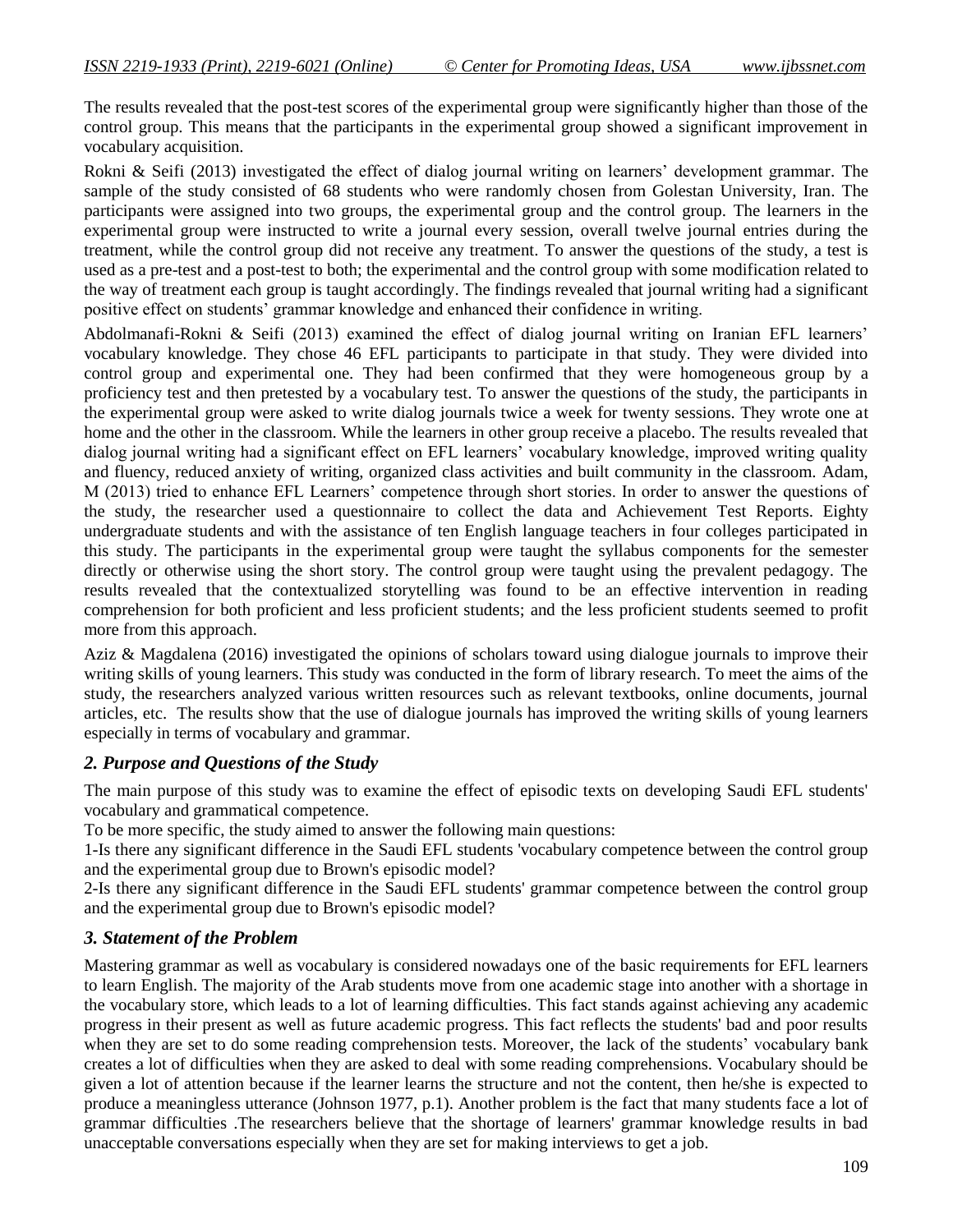It is said that the recognition of vocabulary as well as the knowledge of each part of speech are necessary objectives for language learning (Celce-Murcia and Rosensweig 1979).

According to Al Regeb (2009) who confirmed that the school students face many difficulties when they start reading different texts. This could be explained that the lack of students' store of vocabulary is the main reason behind that.Celce-Murcia and Rosenstein (1979) stated that vocabulary as well as grammar are necessary for students' development for both native and non-native speakers. It is expected that students who have a good number of vocabulary and a good knowledge of grammar are better learning achievers than those who do not. The researchers believe that this situation is close to the nature of Saudi students in the schools and colleges. The problem becomes big when the teachers as well as students do not care about the importance of vocabulary and grammar in the learning process as vocabulary is considered crucial in the process of comprehending texts. Wilkins (1972, p.111) stated, "Without grammar very little can be conveyed, without vocabulary nothing can be conveyed". It means that it will be useless if the learners have good grammar but they do not know many vocabularies This situation should encourage teachers to use some effective models that help in improving and developing students' vocabulary and grammar abilities. It is expected that using Brown's episodic model may help in improving students' grammar and vocabulary in the basic stage as it helps in promoting the integration of English language skills.

## *4. Significance and Limitations of the Study*

Since vocabulary and grammar are considered vital skills for learning to read, speak and write, the results of this study could be very helpful to the learners and EFL teachers as they give a clear picture on the importance of using episodic texts on developing the students' vocabulary and grammatical competence. The findings also may have a positive impact on improving the quality of linguistic proficiency through implementing the explicit instruction of using episodic model, because using episodic model make students active in the reading and writing process. In addition, the recommendations of this study open venues for further research on the importance of such hypothesis in developing the Saudi students' English skills to enhance and improve teaching pedagogy and learning conditions in Saudi Arabia.

## *5. The generalization of the results of this study is limited due to the following factors:*

1-The study is limited in number and gender. Only 30 EFL Saudi male students participated in the study from each section. Each section consisted of about 55 students. The sample was chosen purposefully to achieve the purpose of the study.

2-The study is limited in the number of the reading comprehension passages that were chosen to achieve the goal of the study. Only three reading passages were chosen out of 10 reading passages. These three passages were chosen purposefully because the researchers felt that they were able to achieve the aims of the study.

## *6. Methodology and Scope of the Study*

#### **6.1. Design of the Study**

The present study adopted the experimental design since one experimental group and one control group were selected purposefully. This section also presents the methodology of the study. It includes the participants of the study, research instruments, procedures, statistical analysis, data collection and data analysis procedures.

#### **6.2. The Participants of the Study**

The participants in this study consist of two sections of students who are studying New Headway Plus in their first semester at the new academic year 2017/2018 at the University college of Taymaa. The total number of the participants in this study was 30 EFL learners.30 learners in the control group and the same number in the experimental group. All of them are male EFL learners whose specialization in the college is Islamic Studies. Their age ranged from 18 to 19 years old who have just completed their secondary certificate and enjoyed the university. The participant is scheduled to attend the course five times a week. Each meeting lasts for an hour for each group as they take the course in two different times. The participants are randomly assigned into a control group as well as an experimental group. The control group was taught in a traditional way and as it was described in the student's book whereas the experimental group was taught according to Brown's model (2000) which is called the episodic model that is based mainly on teaching deepening on different teaching techniques such as using the dialogue, stories, and episode completion.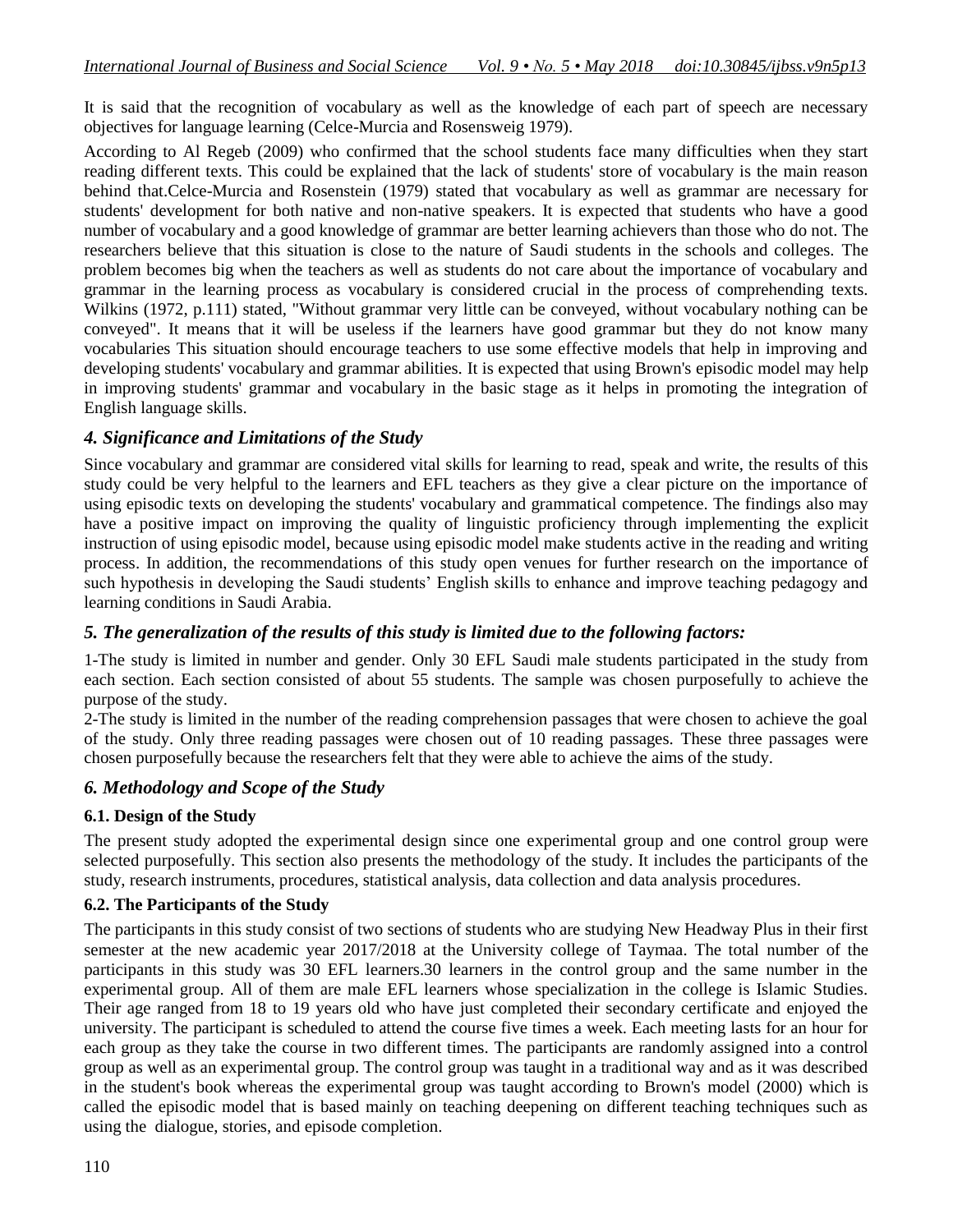#### *6.3. Research Instrument*

In order to achieve the study objectives, the researchers used the following:

1-An achievement vocabulary test (Appendix A) which is to be used as a pre-test to both; the experimental and the control group. The vocabulary test consists of space completion questions.27 words were chosen carefully from the three passages that were chosen to be the subjects of the study. 2-An achievement grammar test (Appendix B) which is to be used as a post-test to both; the experimental and the control group with some modification related to the ways each group is taught accordingly. The grammar test consists of different types of questions such as a multiple-choice question, word correction and written response questions.25 grammar questions were used in the grammar test that was provided to the participants in both groups; the experimental and the control groups. The total number of the items that were used in the vocabulary and the grammar test was 52 items.

## *6.4. Procedures*

Three texts, from New Headway Plus, which was published by John and Liz Soars, "The Secret Millionaire", "What's on your plate?" and "Past, Present and Future "were chosen to apply the study. These three texts were chosen as the researchers felt that they were the appropriate texts that could be changed them into dialogues and suit the purpose of the study, which was based on using Brown's episodic model in the teaching process for the experimental group only. The researchers kept the same characters and similar settings. Achievement vocabulary and grammar comprehension tests are used as pre-tests to both; the experimental and the control group. To guarantee the homogeneity of the groups, a multiple-choice and written response questions test of 25 questions are constructed to assess the students` comprehension of vocabulary and grammar. These questions cover a range of objectives in the area of reading comprehension including; identifying the main idea, analyzing characters, summarizing the text, comprehend the details and making inferences. It could be seen the homogeneity between the two groups according to the average scores of them.

Depending on the participants' answers to pretest items; the researchers extract a list of those vocabularies and words that are unfamiliar to them. They also noticed how grammatical competence they have. All of the three reading texts were taught to both control and experimental groups. In the next step, and in order to instruct learners effectively to employ episodic texts, reading texts are changed into dialogue forms and they well illustrated with pictures that explain the words and grammatical features. While the experimental group taught the texts through dialogue, the same texts were taught to the control one through the traditional methods, which were based on using mother tongue language or translation. This study has been conducted for a period of one month (4weeks) in an environment where learners received English class for two hours each week. After that and in order to show the effect of these two different methods of instructions on the learners' vocabulary and grammatical comprehension development, the test scores of the two groups were compared as posttest obtained after the treatment. Then the data were analyzed using SPSS software. The procedures, that the two researchers adopted to form both the vocabulary and the grammar tests, were the following:

#### **6.5. Variables of the Study**

The study includes the following variables:

1. The independent variable was the teaching strategy (the Brown's episodic model, and the conventional way of teaching).

2.The dependent variables were the participants' mean scores in the vocabulary and the grammar tests.

6.6. Data collection

To collect the data in the study, quantitative techniques were used to analyze the data obtained from the vocabulary and the grammar tests.

#### *7. Results and Discussion*

To examine the effect of episodic texts on developing Saudi EFL students' vocabulary and grammatical competence, the researchers tried to see if there is any significant difference in the Saudi EFL students' vocabulary and grammar competence between the control group and the experimental group due to the episodic model. The homogeneity of the control and experimental group was examined by analyzing their scores in the pre-test.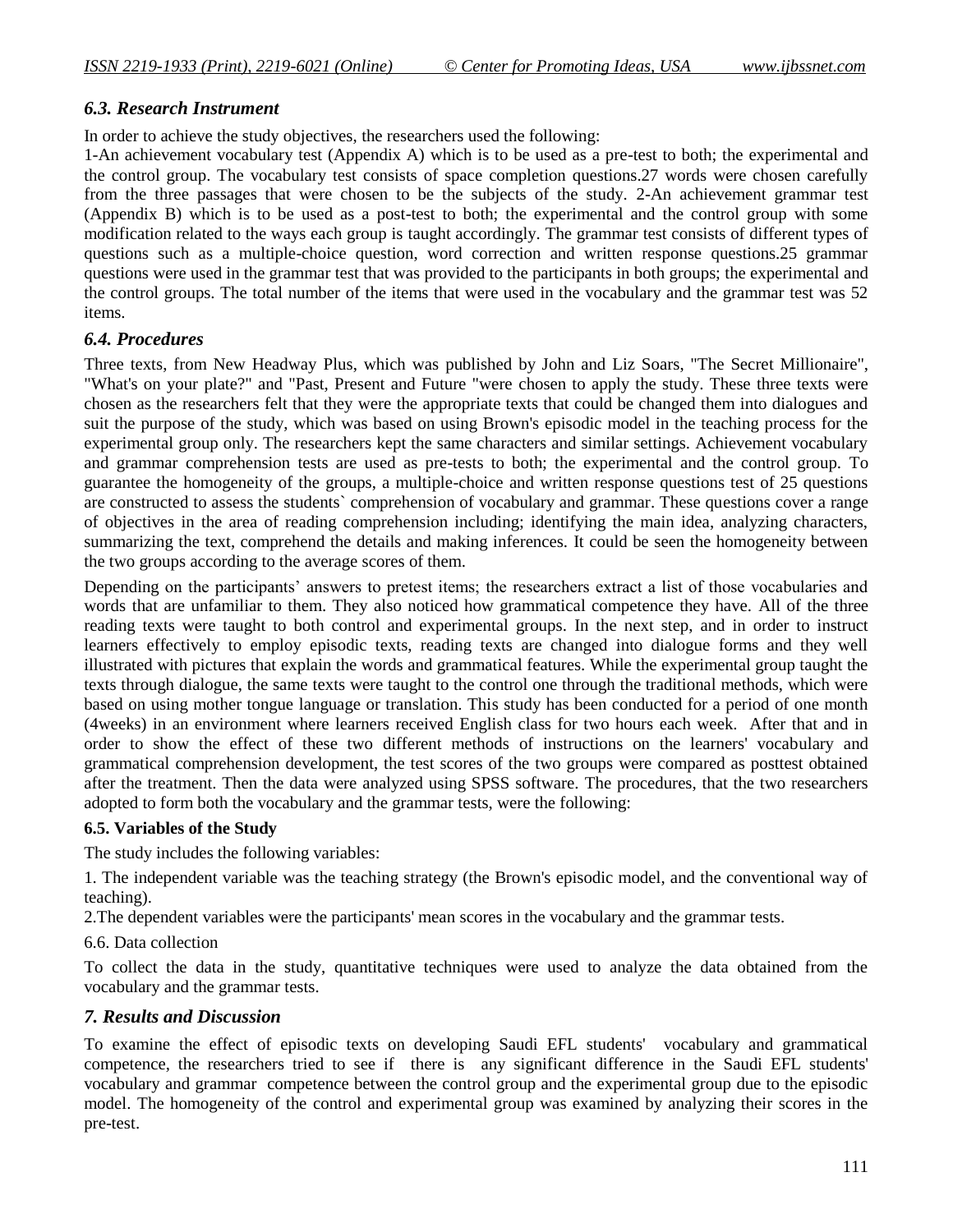The researchers used the independent samples T-Test to analyze the possible variances in grammar and vocabulary comprehension between the two groups. Table 1 presents the means and standard deviations obtained by the experimental group and the control group on vocabulary pre-test.

| Sig   |         | Mean          |         | St            |       |       | Levene's Test for |                             |                  |
|-------|---------|---------------|---------|---------------|-------|-------|-------------------|-----------------------------|------------------|
|       |         |               |         |               | df    |       |                   | <b>Equality of Variance</b> |                  |
|       | Control | Experiment-al | Control | Experiment-al |       |       | Sig               |                             |                  |
|       | group   | group         | group   | group         |       |       |                   |                             |                  |
| 0.810 | 2.37    | 2.47          | 1.586   | 1.613         | 58    |       | 0.674             | 0.178                       | Equal            |
|       |         |               |         |               |       | 0.242 |                   |                             | Variances        |
| 0.810 |         |               |         |               | 57.98 |       |                   |                             | assumed          |
|       |         |               |         |               |       |       |                   |                             | Equal            |
|       |         |               |         |               |       | 0.242 |                   |                             | Variances<br>not |
|       |         |               |         |               |       |       |                   |                             | assumed          |

|  |  | Table 1:Table (1) Means and standard Deviations for Students' Vocabulary Scores on the Pre test |  |  |
|--|--|-------------------------------------------------------------------------------------------------|--|--|
|  |  |                                                                                                 |  |  |

Statistically significant at the Level  $(\alpha=0.05)$ 

Table one shows that the control and the experimental groups were homogenous in terms of vocabulary knowledge test at the beginning of treatment and instructional tasks since the results revealed that there are not any significant differences ( $t=-.242$ ;  $p>0.05$ ) between the mean scores of the students in the two groups. Subsequently, the experimental group taught the texts through dialogue, while the same texts were taught to the control one through the traditional methods, which based on using mother tongue language or translation. Table 2 below presents the means and the standard deviations obtained by the experimental group and the control group on grammar pre-test.

#### **Table 2: The Means and Standard Deviations Obtained by the Experimental Group and the Control Group on Grammar Pre-test.**

| Sig   |         | Mean         |         | ST.D         | df   | ᠇     | Levene's | for<br>Test |                  |
|-------|---------|--------------|---------|--------------|------|-------|----------|-------------|------------------|
|       |         |              |         |              |      |       | Equality | οf          |                  |
|       |         |              |         |              |      |       |          | Variance    |                  |
|       | Control | Experimental | Control | Experimental |      |       | Sig      |             |                  |
|       | group   | group        | group   | group        |      |       |          |             |                  |
| 0.891 | 3.23    | 3.17         | 2.254   | 1.392        | 58   | 0.138 | 0.087    | 3.028       | Equal            |
|       |         |              |         |              |      |       |          |             | Variances        |
| 0.891 |         |              |         |              | 48.3 |       |          |             | assumed          |
|       |         |              |         |              |      | 0.138 |          |             | Equal            |
|       |         |              |         |              |      |       |          |             | Variances<br>not |
|       |         |              |         |              |      |       |          |             | assumed          |

Statistically significant at the level  $(\alpha=0.05)$ 

According to the analysis of the pre-test scores, Table (2) shows that there are not any significant differences  $(t=0.138; p>0.05)$  between the mean scores of the students in the two groups .This means that the two groups were homogeneous in terms of grammatical competence level before the beginning of the experiment and the treatment . The grammar constructions in the dialogues handed out to the experimental group, while the other group did not receive any treatment or take part in this phase of experiment. In order to examine the effect of episodic texts on developing Saudi EFL students' vocabulary and grammatical competence, both groups were administered vocabulary and grammar post-test at the end of the treatment process (see Table 3).

#### **Table (3): Means and Standard Deviations for Students' Scores on the Vocabulary Post- test**

| $\sim$<br>51g<br>- 0 |                                     | Mean                | $\sim$<br><b>u</b> | $\mathbf{r}$ |
|----------------------|-------------------------------------|---------------------|--------------------|--------------|
|                      | control                             | Experimental        |                    |              |
| .001                 | $\sim$ $\sim$ $\sim$<br><b>J.JU</b> | 00 ~<br><b>0.05</b> | $-1$<br>E U<br>J0  | $5.620 -$    |

Table 3 shows that there is an observed difference between the two means of the students' achievement in the vocabulary post-test due to the received treatment. After the treatment, one can clearly notice that the mean score obtained by experimental group (6.83) is higher than the mean score obtained by control group (3.50).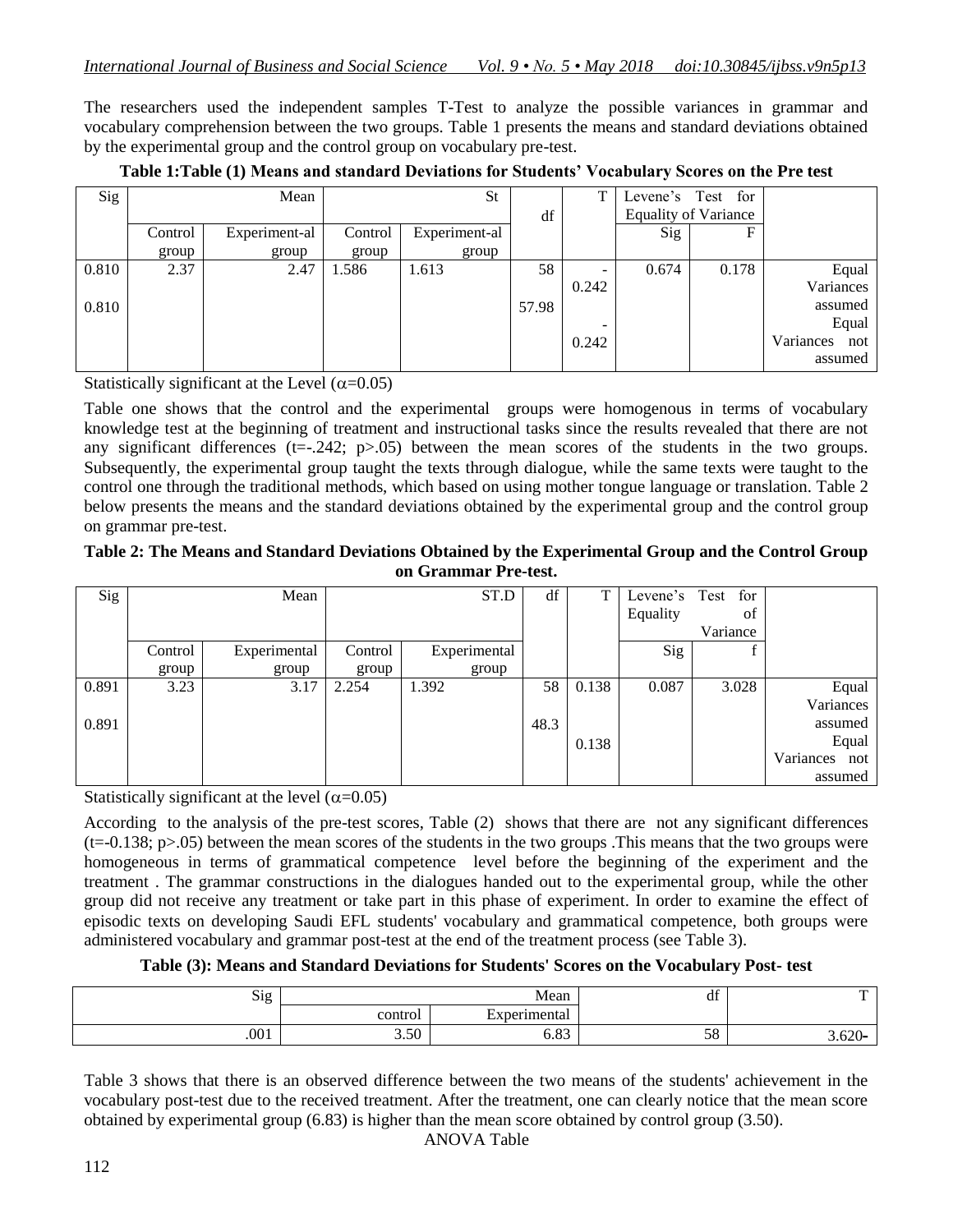The table shows that there were differences between the mean scores of the students in both groups; experimental and control in the vocabulary post-test. To investigate the significance of the observed difference, ANOVA was used for the students' achievement in the posttest due to the teaching strategy. The results are presented in Table 4.

| Table (4): Results of a One - Way Variance Analysis of the Scores of Students in the Study Sample on Post - |
|-------------------------------------------------------------------------------------------------------------|
| <b>Vocabulary Test According to the Teaching Method</b>                                                     |

| Source of Variation | UΩ<br>55 | u.i | MS      |        | $\mathrm{Sig}$ |
|---------------------|----------|-----|---------|--------|----------------|
| Between Groups      | 66.667   |     | 166.667 | 13.104 | .001           |
| Within Groups       | 737.667  | 58  | 12.718  |        |                |
| Total               | 904.333  | 59  |         |        |                |

The table above shows that there are statistically significant differences ( f:13.104) at  $\alpha$ =0.05 between the adjusted two means for the post students' achievement in the test due to the teaching strategy as indicated in Table 3, in favor of the students in the experimental group who were taught using episodic texts compared with the students of the control group who were taught according to the traditional way of teaching.

**Table (5): Means and Standard Deviations for Students' Scores in the Grammar Post- test**

| —         | df         | Mean                | $\sim$<br>$\mathrm{Sig}$ |      |
|-----------|------------|---------------------|--------------------------|------|
|           |            | Experimental<br>تمص | ∼<br>Control             |      |
| $4.685 -$ | F O<br>JO. | 8.40                | 5.80                     | .000 |

Given the information above, and after the experiment and the treatment ,one can clearly see that the mean score obtained by experimental group (8.40 ) is higher than the mean score obtained by control group (5.80).The table shows that there were differences between the mean scores of the students in both groups; control and experimental in the post-test. In other words, the experimental group outperformed the control group in the grammar post-test. Therefore, it can be claimed that the performance, and after the explicit instruction on using episodic texts, seemed to have contributed to improve the Saudi EFL students' grammatical competence. To investigate the significance of the observed difference, ANOVA was used for the students' achievement in the posttest due to the teaching strategy. The results are presented in Table 6.

**Table (6): Results of a One - Way Variance Analysis of the Scores of Students in the Study Sample on post grammar Test According to the Teaching Method ANOVA Table**

| Source of Variation | $\alpha$<br>55 | d.f | <b>MS</b> |        | Sig  |
|---------------------|----------------|-----|-----------|--------|------|
| Between Groups      | 101.400        |     | 101.400   | 21.945 | .000 |
| Within Groups       | 268,000        | 58  | 4.621     |        |      |
| Total               | 369.400        | 59  |           |        |      |

The table shows that there are statistically significant differences at  $\alpha$ =0.05 (f: 21.945) between the adjusted two means for the post students' achievement in the post grammar test due to the teaching strategy as indicated in table 6, in favor of the students in the experimental group who were taught using episodic texts compared with the students of the control group who were taught according to the traditional way of teaching. The progress that appeared among the scores of students' in the experimental group compared with the scores of the students in the control group was due to applying the episodic text in the study by changing the ordinary texts into dialogue ones. This fact is supported by Oller (1983b);Elley (1989); Cary (1998);Cooper, Collins, &Saxby (1992); and Brown (1994) who all agreed that changing the texts into dialogues could improve the students' performance in different language skills such as reading, writing, and speaking. The results of this study goes in complete harmony with other studies that were examined by other researchers such as Baradaran and Moezzy (2011), Rokni and Seifi (2013), and Ahmadian, et al (2014) who all agreed that using the episodic texts in teaching vocabulary had a great effect in developing the students' vocabulary comprehension. The present study may differ from other studies that were conducted by other researchers as they measured the effect of the episodic text model in developing the students' writing skill (Foroutan, et al Noordin, and Hamzah (2013a), Aziz and Magdalena (2016) Dabbagh (2017). All these studies pointed out that using the episodic texts helped the researchers in developing their participants' writing skill. On the other hand, the study, which was conducted, by Marajan, and Adam (2013) tried to investigate the effect of the episodic texts on developing the learners' reading comprehension while the present study investigated the effect of the episodic texts in developing the Saudi EFL learners' grammar and vocabulary competence.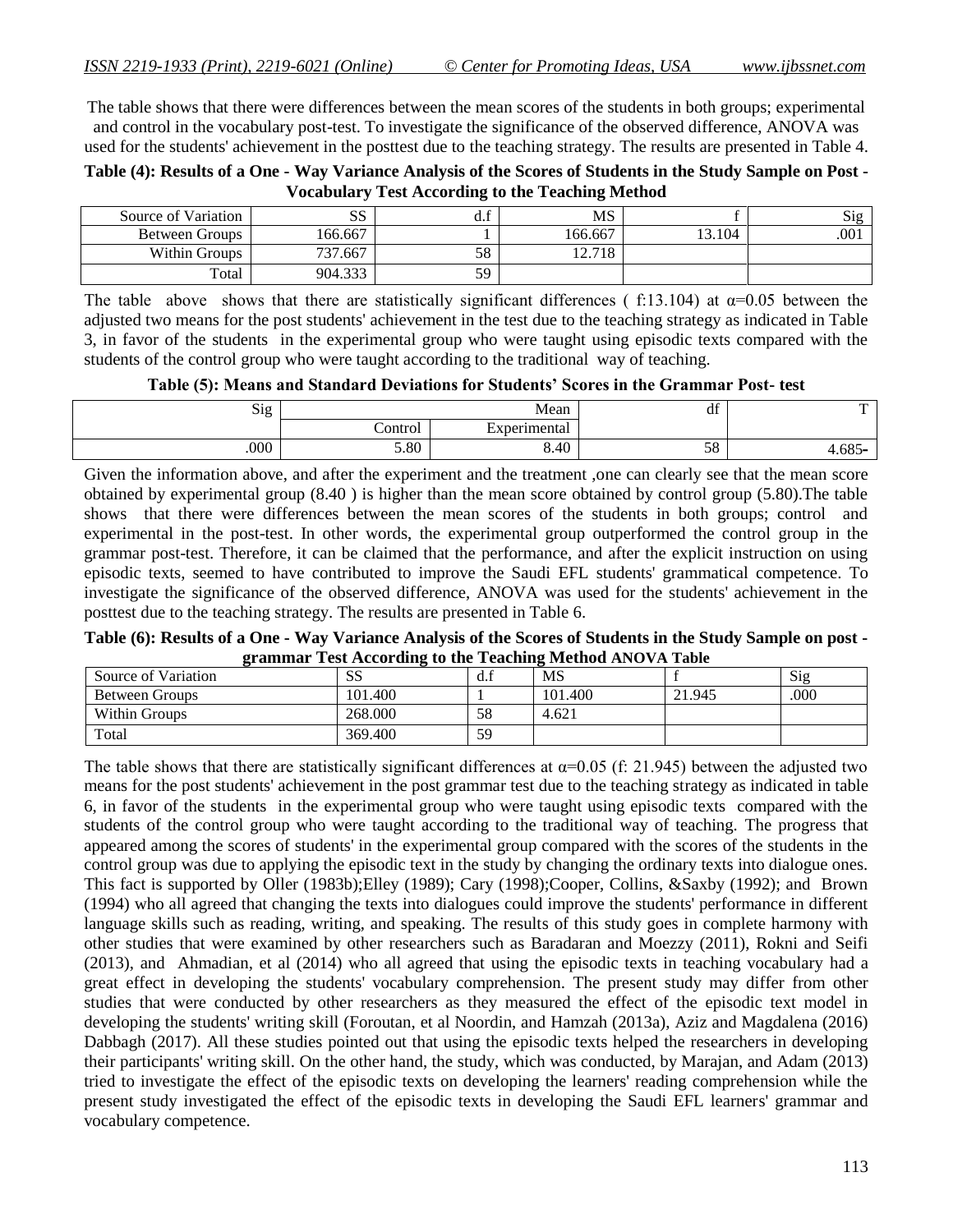The results of this study as stated above confirmed the other researchers' studies that pointed out that using and applying the episodic texts to develop the EFL learners' linguistic competences have a positive effect in achieving that.

## *Conclusion*

The main purpose of the present study was to investigate the effect of episodic texts on developing Saudi EFL students' vocabulary and grammatical competence. The results of the study showed that using the episodic model in teaching vocabulary and grammar had a great effect on developing their vocabulary and grammatical competence, as the results of the vocabulary and grammar post-tests for the students showed that the students in the experimental group, who were taught according to the episodic texts, achieved better scores compared with the students' results in the control group, who were taught according to the traditional way of teaching. The results of the study pointed out that the achievement of the students in the experimental group was better than the results of the students in the control group due to the fact that involving students in dialoguers while teaching will certainly lead to a kind of progress in their vocabulary and grammatical competence instead of following the traditional way of teaching. Based on the results of the present study, the researchers recommended adopting the episodic model in teaching other English language skills such as writing and listening. Moreover, the researchers advised other researchers to investigate other models, which were suggested by Brown and Oller such as contentbased instruction model, theme-based instruction model, and experiential learning model to investigate their effects on improving and developing the students' competence in other language skills and for other educational levels. Finally, the researchers looked at adopting these models in teaching English, as a foreign language, as excellent useful methods in developing the EFL learners' competence.

# *References*

- Abdolmanafi Rokni, S.J. and Seifi, A. (2013), The effect of dialog journal writing on EFL learners' grammar knowledge. *The Journal of Language and Linguistic Studies, 9(2), 57-67.*
- Abdolmanafi-Rokni, S., and Seifi Zoghi, A. (2013). Does Dialog Journal Writing Have any Effect on EFL Learners' Vocabulary Knowledge? *Int. J. Appl. Ling. Stud., 2(2): 38-42*
- Adam,M. (2013). Enhancing EFL Learners' Competence through Short Stories: A Study in Four Colleges. *Advances in Language and Literary Studies, 4 (1), 154-158.*
- Ahmadian, et al.(2014) *.*The effectof collaborative dialogue on vocabulary acquisition and retention of EFL learners.*International Journal of Applied Linguistics & English Literature. 3(4), 38-45.*
- Dabbagh, A. (2017).The Effect of Dialogue Journal Writing on EFL Learners' Descriptive Writing Performance: *A Quantitative Study. International Journal of Applied Linguistics &English Literature. 6(3).P.71.*
- Al Regeb, K. (2009) .*The effect of semantic mapping and group discussion on Jordanian secondary stage students' reading comprehension and verbal communication in English*. Unpublished PhD Dissertation. Amman Arab University. Amman. Jordan
- Aziz,and Magdalena, (2016) **.**Using a dialogue journal to develop writing skills. *English Education Journal(EEJ), 7(4), 416-432*
- Baradaran, A., & Moezzy, M. (2011). A study of the role of collaborative negotiation in the acquisition of lexical meaning. *Australian Journal of Basic and Applied Sciences, 5(21), 2252-2259.*
- Brwon, H.D. (2000). *Teaching by principles: An interactive approach to language pedagogy*. On Francisco: State University.
- Brown, D. (1994). *Principles of language learning and teaching*. Englewood Cliffs, NJ: Prentice Hall.
- Cary, S. (1998). *The effectiveness of a contextualized storytelling approach for second language acquisition*. (UMI Microform 9828452)
- Celce-Murcia, M. & Rosensweig, F. (1979). *Teaching vocabulary in an ESL program. In M. Celce-murcia & L. McIntosh (Eds.), Teaching English as a second or foreign language*. Rowley, Massachusetts: Newbury House publishers Inc.
- Cooper, P. J., Collins, R., & Saxby, M. (1992). *The power of story.* Melbourne: MacMillan.
- Crystal, D. (2003). *English as a Global Language (2nd Edition*). Cambridge: University Press
- Elley, W. (1989). Vocabulary acquisition from listening to stories. *Reading Research Quarterly, 24, 174-187.*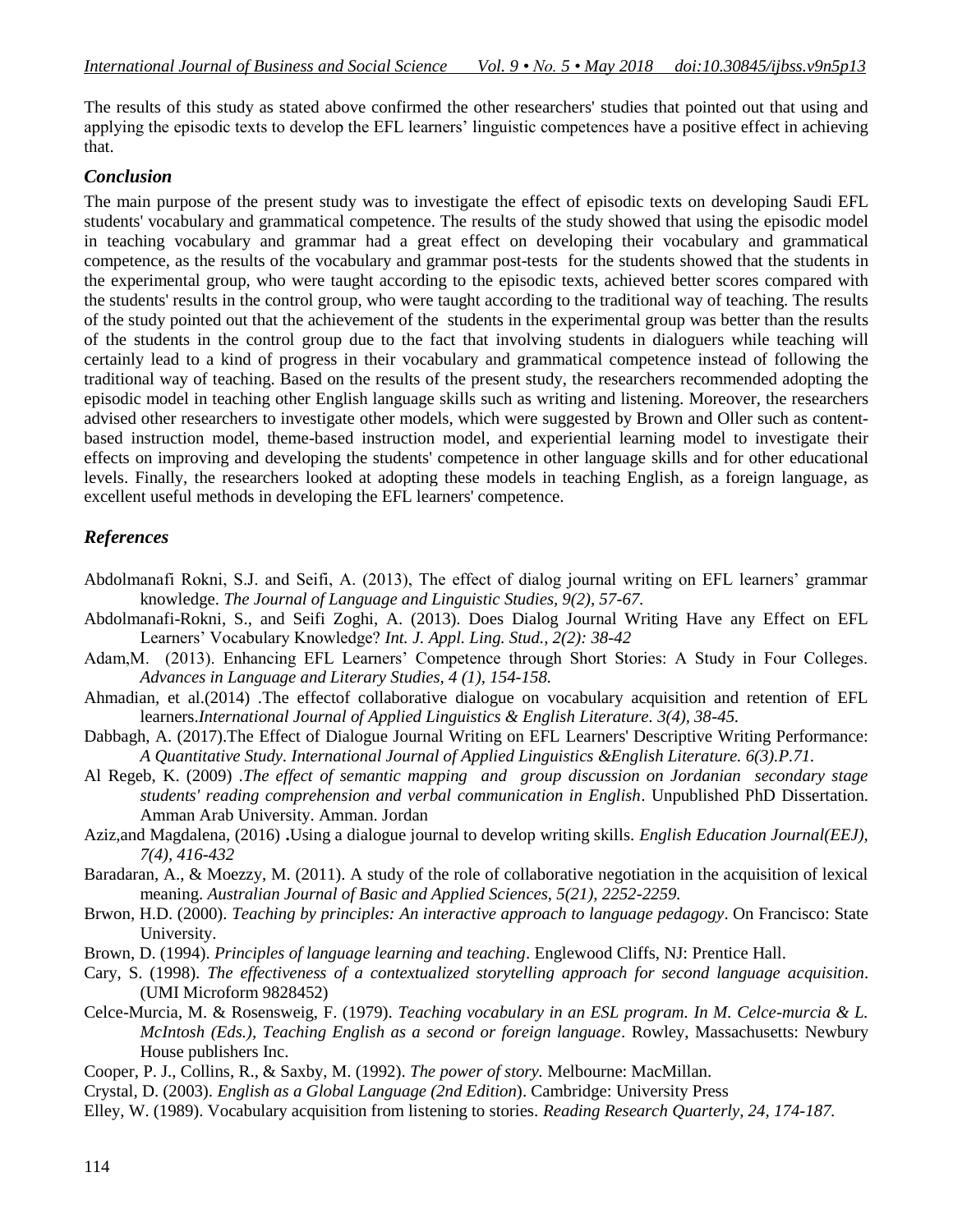Foroutan, M., Noordin, N., & Gani bin Hamzah, M.S. (2013a). Use of e-mail dialogue journal in enhancing writing performance. *Asian Social Science, 9(7), 208-217.*

Oller, W.(1983 b). Story writing principles and ESL teaching. *TESOL Quarterly 17,39-53.*

Skehan, P. (1998) *A cognitive approach to language learning*. Oxford, Oxford UP.

Swain, M. (2005). *The output hypothesis: Theory and research*. In E. Hinkel (Ed.), Handbook of research in second language teaching and learning (pp. 471-484). Mahwah, NJ: Lawrence Erlbaum.

Wilkins, D.A. (1972).*Linguistics in language teaching. London*: Edward Arnold Ltd.

#### **Appendix A**

*Name:……………………………………………………… Student's No.(…………)* **Passage (1) Vocabulary Test (The Secret Millionaire) Q.1-Choose one of the following words to complete the sentences below** worth – teenage – private – couple- secret- hostel-flat - homeless – missing 1-John is a rich football player. He has a …………………..plane. 2-Ali told his close friend a ……….. . He asked him not to tell anybody about it. 3-His car is now  $\dots \dots \dots \dots$ .  $\text{\pounds}20,000$ . 4-My uncle has two …………sons. They are studying at The University College of Taymaa. 5-My friend Khaled lives in Amman. He runs a…………..for poor boys. 6-In Africa, it is usually to see thousands of ………..children especially in big cities. 7-Fatima travelled to Paris for studying French. She is ………….her family a lot. 8- Ali bought a beautiful and expensive…………….. in Amman last week. 9-Ali and Fatima are a happy ……….who have been marring for 15 years. **Passage (2) Vocabulary Test. (Past, Present, and Future) Q.2- Choose one of the following words to complete the sentences below:** *(Psychology – economics – journalist – chef – excited – worried – architect – grew up – developing – trip – nervous – campus)* 10-Kevin was born in Paris, but he………….in London where his parents are working. 11-Ahmad lives in the university…………. with two of his friends. 12-The …………….countries in Africa need help and support from UN. 13-…………..refers to the study of human behavior, thought and mind. 14-John is a……………at a famous British newspaper. 15-The social science that is concerned with production and consumption is called…………….. 16-I have an English exam tomorrow. I am completely …………about the exam. 17-Ahmad was ……………when he passed the driving test. 18-The driver was …....……..when he got a driving ticket from a near police station because of driving fast. 19-Tareq works as a ……………..at one of famous restaurants in Cairo. 20-We went in a sea ………… to the seaside. 21-The ………….is the person who designs houses and buildings. **Passage (3) Vocabulary Test. (What's on your plate?) Q.3 - Choose one of the following words to complete the sentences below:** *( toast – cereal - snack - waiter – bike - meal )* 22-Before I go to school, I used to take a ………with me like a cheese sandwich. 23-John is a ………….. in the Golden Restaurant for sea food. 24-For breakfast, Sara prefers …………. with milk. 25-The lunch is my main ………….. 26-I want two slices of ………….for my bread. 27- I ride my ………….. to school every day as a kind of sport.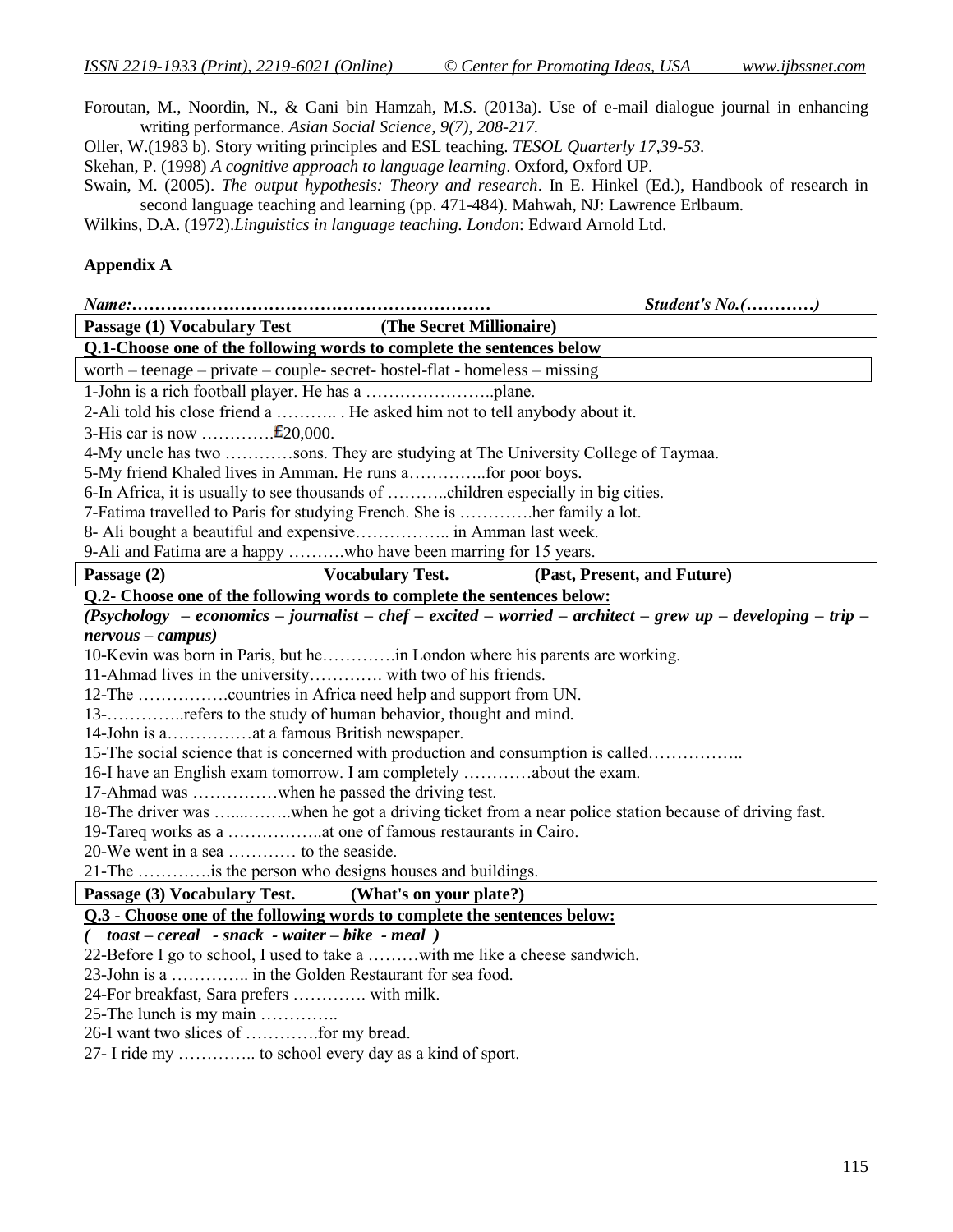# **Appendix B**

| Passage (1) Grammar Test. (The Secret Millionaire)      |            | <b>Present Simple and Present Continuous.</b> |
|---------------------------------------------------------|------------|-----------------------------------------------|
| Q.1-Choose the correct answer from a, b, c, or d        |            |                                               |
|                                                         |            |                                               |
|                                                         | c. working | d. works                                      |
|                                                         |            |                                               |
| a.are studying b.is studying                            | c. study   | d. am studying                                |
|                                                         |            |                                               |
| a.is wearing b.am wearing                               | c. wears   | d. are wearing                                |
| 4-I  Basketball in the club twice a week.               |            |                                               |
| a. plays b. am playing c. is playing                    |            | d. are playing                                |
| 5-What she is studying at Tabuk University?             |            |                                               |
|                                                         |            |                                               |
| a.am studying b.is studying c. are studying             |            | d. studies                                    |
| 6-Ali English and French fluently.                      |            |                                               |
| a.speaks b. speak                                       | c. spoke   | d. spoken                                     |
|                                                         |            |                                               |
| a.is-having b.am-having c. are-having                   |            | d. was - having                               |
| 8-He usually  an apple in the morning                   |            |                                               |
| a.eat b.eats                                            | c, ate     | d. were eating                                |
| 9- He is with his uncle at the moment.                  |            |                                               |
| a.stay b. stayed                                        | c. staying | d.to stay                                     |
| 10-Khaled always the company successfully in Tabuk.     |            |                                               |
| b. running c.to run<br>a. run                           |            | d. runs                                       |
| Passage (2) Grammar Test (Past, Present, and Future)    |            |                                               |
| <b>Q.2- Correct the verb between two brackets:</b>      |            |                                               |
| 1-She in Paris.(born)                                   |            |                                               |
|                                                         |            | (live)                                        |
| 3-They to an international school in Madinah every day. |            | (goes)                                        |
|                                                         |            | (be)                                          |
| 5-Next year, I am  to visit London.                     |            | (go)                                          |
| 6- They are going football tomorrow evening.            |            | (play)                                        |
| 7-Ahmad to the university last year.                    |            | (g <sub>0</sub> )                             |
|                                                         |            | (be)                                          |
| 9-He is going to the doctor next week.                  |            | (see)                                         |
|                                                         |            | (has)                                         |
|                                                         |            |                                               |

# Grammar Test (What's on your plate?)

| Passage (3)                                           | <b>Grammar Test (Wh</b> |
|-------------------------------------------------------|-------------------------|
| Q.3- Complete the following questions about yourself. |                         |
|                                                       |                         |
| I live in Taymaa.                                     |                         |
|                                                       |                         |
| I have 3 brothers.                                    |                         |
|                                                       |                         |
| I ate pizza.                                          |                         |
|                                                       |                         |
| I am studying English.                                |                         |
|                                                       |                         |
| I met my brother yesterday.                           |                         |
| <b>THE END</b>                                        |                         |
|                                                       |                         |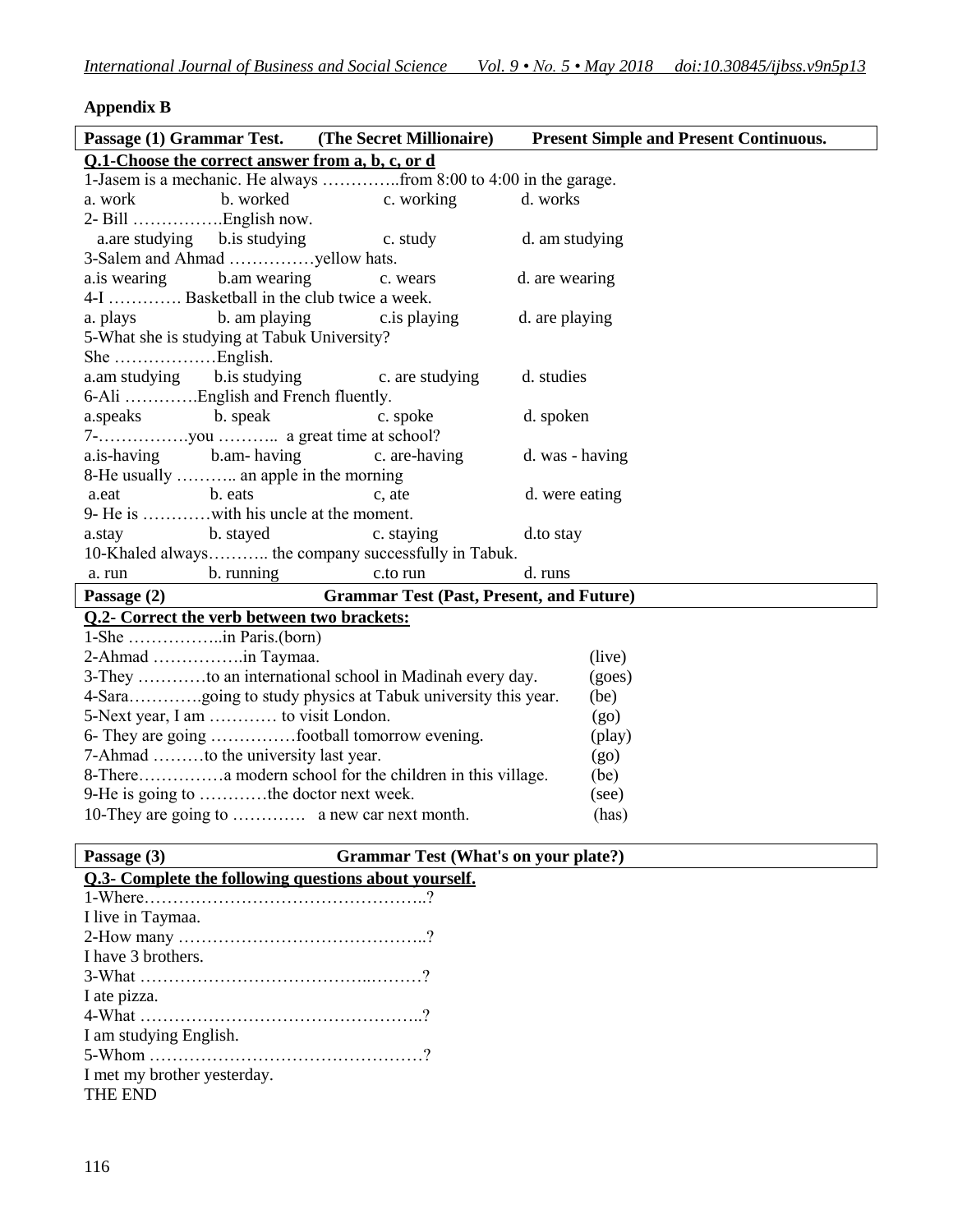**Appendix C** The PowerPoint Presentation

**Reading Passages** 

Reading Passage 1

# Passage 1-. "The Secret Millionaire"

VOCABULARY



Worth: worth<sup>1</sup> /w3r0/ prep.

good or important enough to justify: That place is definitely worth visiting. having a value of: That vase is worth 20 dollars. having property to the value of: They are worth millions.

n. [uncountable]

excellence, as of character;<br>merit:a man of worth.

usefulness or importance, as to the world, to a person, or for a purpose:Your worth to the team is unquestionable. value, as in money.

a quantity of something of a specified value: The storekeeper gave him 50 cents' worth of candy. property or possessions;<br>wealth.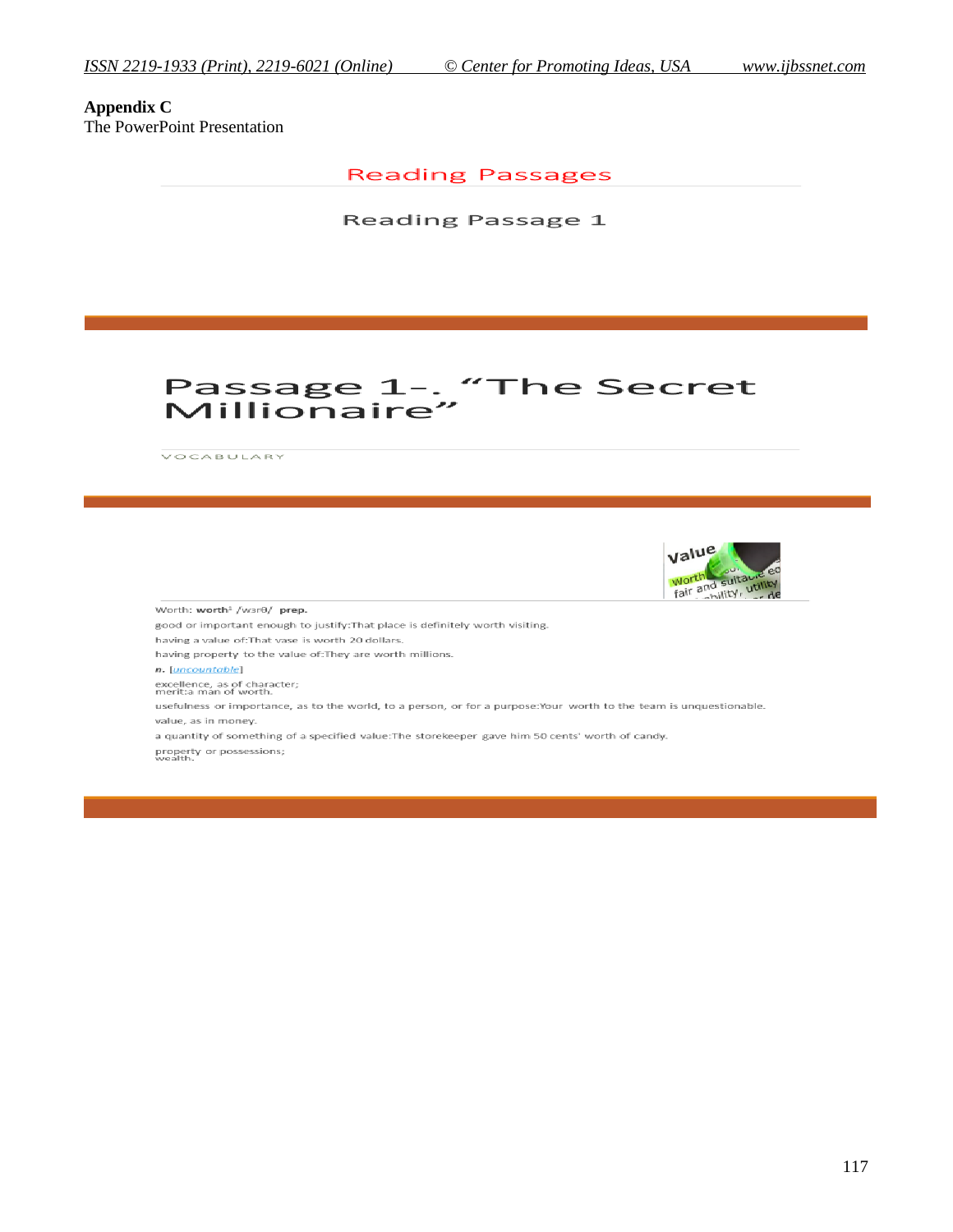Teenage: teen\*ag\*er (ten'a'jor), n. 1. a person in his or her teens.



teen•age /'tin\_erd3/ also 'teen\_aged, adj. 1. of, relating to, or characteristic of people in their teens. teen•ag•er, n. [countable]

#### Name:…………………………………………………………………. **Passage (3) Part 1 (What's on your plate?) Ali**: Hello, good morning. **Masumi:** Hello. Good morning. Niece to meet you. **Ali:** What is your name? **Masumi:** My name is Masumi. What is your name? **Ali:** My name is Ali **Masumi:** Where are you from? **Ali:** I am from Kuwait. And you? **Masumi**: I am from Japan **Ali:** Where do you live Masumi? **Masumi:** I live in Tokyo. **Ali**: Great. Tokyo is the capital of Japan. It is an industrial city. **Masumi**: That's right. Tokyo is a very clean and **developed** city. What about you? Where do you live? **Ali:** I live in Riyadh. It is the capital of Saudi Arabia. It is a very big city. Many people from different nationalities come and work in it. They work in different sectors. **Masumi**: What is your job? Are you an **engineer**? **Ali:** No ,I am not. I am a **journalist**. I work at Tabuk Magazine. I love my job very much. What about you? **Masumi**: I work in a bank. It is in the center of Tokyo. I have been working there since 2010. **Ali:** What do you eat for breakfast? **Masumi:** We have rice, fish , and soup. And you? Ali: We eat cheese, yoghurt and bread. What do you have in the evening? **Masumi:** We have some fish with beans. **Ali:** What do you like doing at the weekend? We go for walks and have dinner. **Masumi:** What do you do at your vacations? **Ali :**We go to the sea for swimming and diving. **Masumi**: Nice to meet you Ali**.** And you **Part 2 Ahmad:** Good afternoon? **Richard:** Good afternoon. How are you? **Ahmad**: I am fine thank you. How about you? **Richard:** I am fine thanks. **Ahmad:** What is your name?

**Richard:** My name is Richard. **Ahmad:** Where do you live?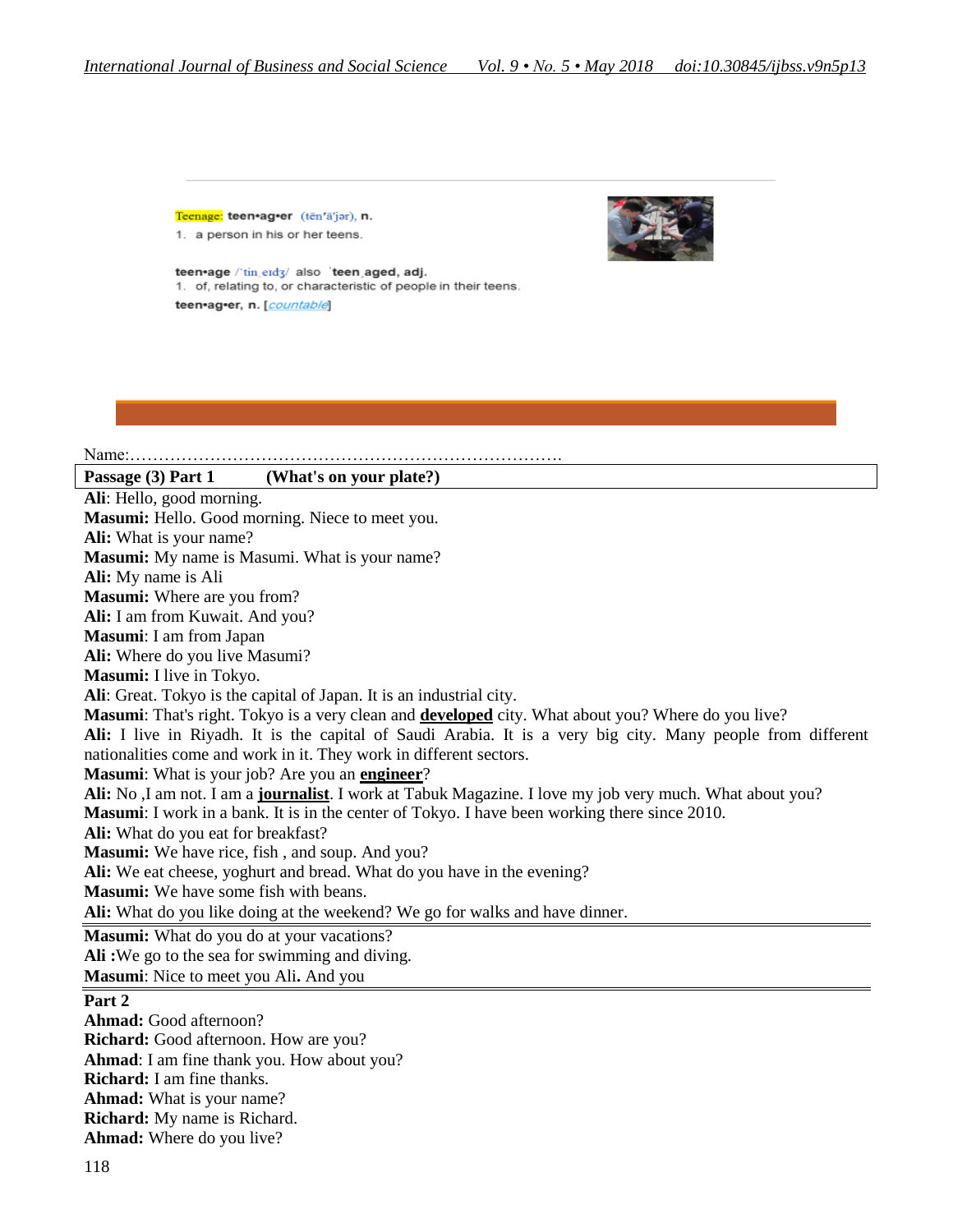| <b>Richard:</b> I live in Brooklyn, New York. And you?                                                             |
|--------------------------------------------------------------------------------------------------------------------|
| Ahmad: I live in, Manama, Bahrain.                                                                                 |
| <b>Richard:</b> What do you have for breakfast?                                                                    |
| Ali: I have bread, honey and cheese. And you?                                                                      |
| <b>Richard:</b> I have toast and cereal for breakfast.                                                             |
| Ali: What do you have for dinner?                                                                                  |
| Richard: For dinner, I usually eat chicken, fish, or sea food. What do you do?                                     |
| Ali: I am a nurse at Manama public hospital. What do you do?                                                       |
| Richard: I am a waiter.                                                                                            |
| Ali: How do you go to work?                                                                                        |
| Richard: I ride my bike to work.                                                                                   |
| Ali: What do you do at home in your extra time?                                                                    |
| <b>Richard:</b> At home I like cooking for my friends.                                                             |
| Ali: What do you eat when you do not have time? I eat <b>snack</b> .                                               |
| <b>Richard:</b> Nice to meet you.                                                                                  |
| Ali: Thanks a lot. Good luck Richard.                                                                              |
| Part 3                                                                                                             |
| Simon: Good morning. What is your name?                                                                            |
| Fahad: Good morning. My name is Fahad. Nice to meet you.                                                           |
| Simon: And you. Where are you from?                                                                                |
| Fahad: I am from Riyadh, Saudi Arabia. Where are you from?                                                         |
| Simon: I am from England. How old are you?                                                                         |
| Fahad: I am 32 years old. And you?                                                                                 |
| Simon: I am 30 years old. Where do you live?                                                                       |
| Fahad: I live in Riyadh. Do live in London?                                                                        |
| Simon: Yes, I do. What do you have for breakfast?                                                                  |
| Fahad: I have bread with cheese, eggs, yoghurt and tea. What about you?                                            |
| <b>Simon:</b> I have cheese, milk and honey. What is your big meal of the day?                                     |
| Fahad: It is the evening meal.                                                                                     |
| Simon: How many meals do you have for Ramadan?                                                                     |
| Fahad: In Ramadan, we have two meals. One before dawn, and one after the sunset.                                   |
| Simon: Nice to meet you.                                                                                           |
| Fahad: And you.                                                                                                    |
| <b>The Secret Millionaire</b><br><b>Passage (1) The Dialogue</b>                                                   |
| Rashid: Good afternoon. My name Is Rashid. I am a journalist. I would like to know more about the secret           |
| millionaire for this week. May I ask you some questions?                                                           |
| <b>James:</b> You are welcome.                                                                                     |
| <b>Rashid:</b> What is the Secret Millionaire of this week?                                                        |
| <b>James:</b> It is a programme on UK TV's Channel 4.                                                              |
| Rashid: Who is the Secret Millionaire today?                                                                       |
| James: He is Colin Cameron.                                                                                        |
| <b>Rashid:</b> When did he start business?                                                                         |
| <b>James:</b> He started business when he was 25 years old.<br><b>Rashid:</b> With whom does she live?             |
|                                                                                                                    |
| <b>James:</b> He lives with his wife and his two teenage sons.                                                     |
| Rashid: How much is his work worth now?<br><b>James:</b> It is worth now \$60 million.                             |
| <b>Rashid:</b> What does he drive?                                                                                 |
|                                                                                                                    |
| James: He drives a yellow Lamborghini and he has a <b>private</b> plane.<br>Rashid: When did he leave your family? |
| <b>James:</b> He left his family last weekend.                                                                     |
| <b>Rashid:</b> Where is he staying now?                                                                            |
| James: He is staying with a married couple Roger and Margaret.                                                     |
|                                                                                                                    |